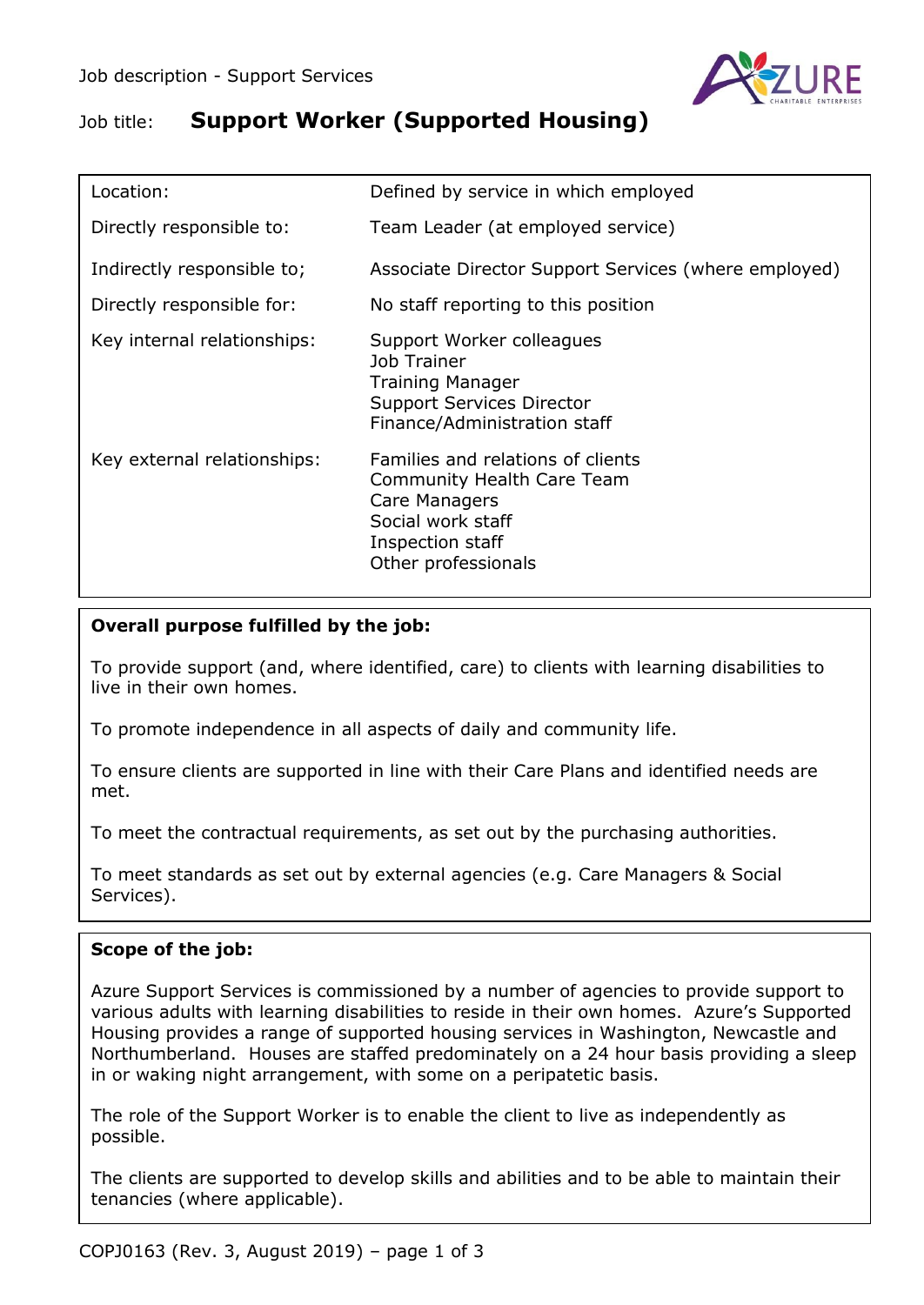## **Key duties and responsibilities**

#### Client responsibilities

- 1 To work with the client to assess their strengths and areas where the client requires support.
- 2 To promote the client's independence and meaningful community presence.
- 3 To provide support and care as identified within the client's Care/Support Plan.
- 4 To fulfil keyworker responsibilities as identified by line management.
- 5 To undertake the role of advocate where appropriate this will be determined by the client and line management.
- 6 To support clients in undertaking household tasks and responsibilities this includes domestic work (and to enable them to maintain their tenancy agreement – when applicable).
- 7 To support the client in managing their own finances and budgeting.
- 8 To support the client in accessing worthwhile community resources and facilities.
- 9 To participate in client review meetings both internal and CPA (Care Plan Approach) meetings.
- 10 To take an active role in house/tenant meetings.
- 11 To contribute to client Life Plans and participate in Life Planning meetings.
- 12 To support clients in planning and preparing for their holidays.
- 13 To accompany clients on their holidays and provide support as identified within their Care Plans.
- 14 Where clients require support with medication, provide support in compliance with the Medication Procedure. Fully comply with the documented medication administration and recording systems.

#### Financial responsibilities

- 15 To ensure all client finances are maintained within the prescribed procedures.
- 16 To follow all procedures relating to client and Company finances.
- 17 To support clients in their application for Housing Benefit. This must be undertaken in conjunction with the client and line management.
- 18 To undertake delegated responsibilities in relation to supporting clients to access relevant benefits entitlement.
- 19 To ensure any petty cash expenditure is documented and accounted for as set out within the relevant procedure.